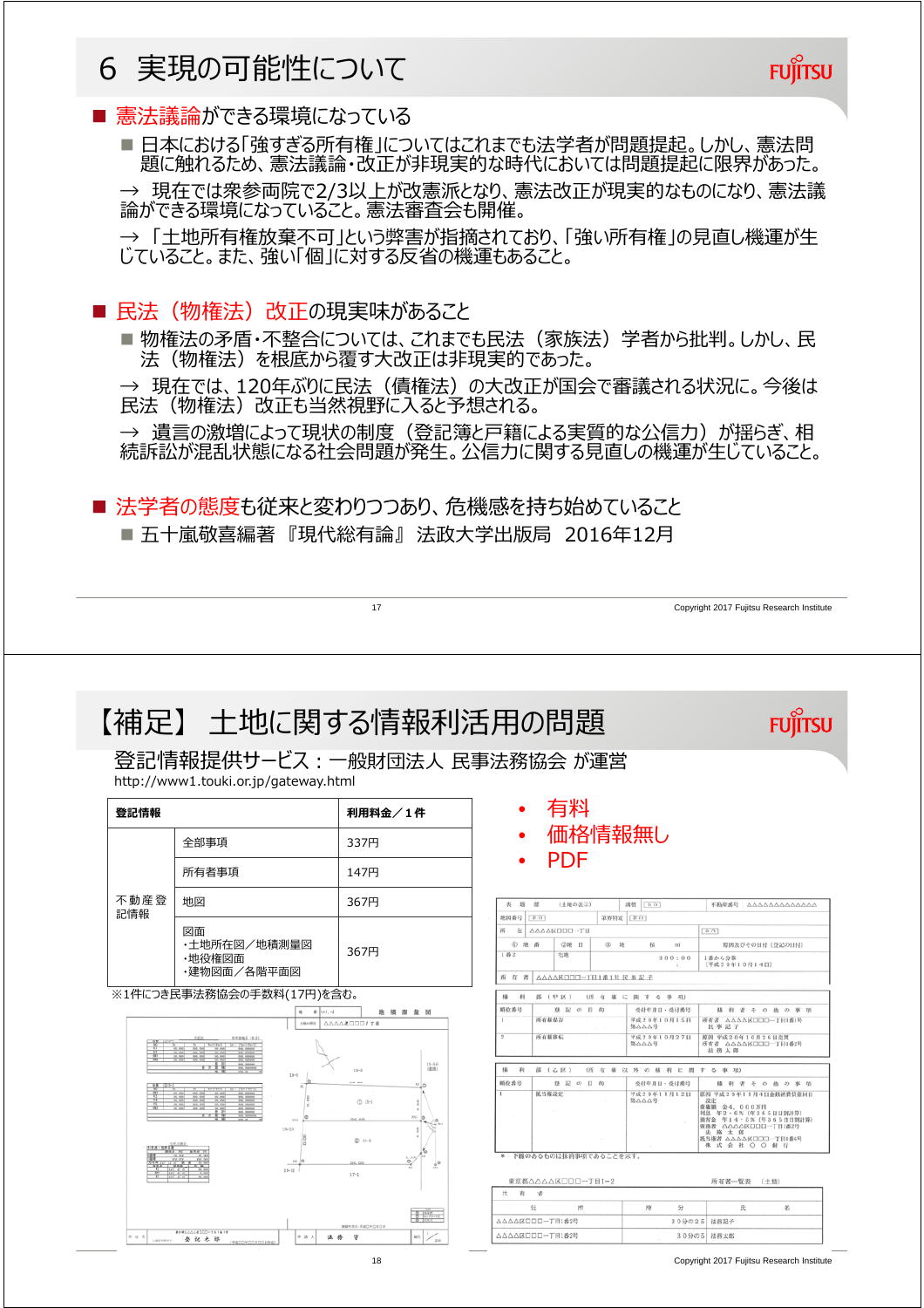## Fairfax County, VA

|                                | ø                                                                                            | Fairfax County - Internet Explorer |  |  |
|--------------------------------|----------------------------------------------------------------------------------------------|------------------------------------|--|--|
|                                | http://icare.fairfaxcounty.gov/fbcare/maps/map.aspx?sIndexw38itx=18LMparentw1365fullmap=true |                                    |  |  |
|                                |                                                                                              |                                    |  |  |
|                                | MAP #: 0073 10 0001                                                                          |                                    |  |  |
|                                | <b>GOLDSTONE JACK A</b>                                                                      |                                    |  |  |
|                                | $^{\circ}$<br>$\mathcal{P}$<br>$\sqrt{m}$<br>√♪画→き<br>$\omega$                               | 台站区<br>$\odot$<br>s                |  |  |
|                                |                                                                                              |                                    |  |  |
|                                | $\pm$                                                                                        | <b>COLLAR DOUGLA</b>               |  |  |
|                                |                                                                                              | corpor col 7D                      |  |  |
| MAP #: 0073 10 0001            |                                                                                              | 9<br>301,000                       |  |  |
| <b>GOLDSTONE JACK A</b>        | 10986 WOODLAND FALLS DR                                                                      | 2007/02/20017<br><b>17A</b><br>×   |  |  |
| <b>Owner</b>                   |                                                                                              |                                    |  |  |
|                                |                                                                                              |                                    |  |  |
| <b>Name</b>                    | GOLDSTONE JACK A, SALEMAN-GOLDSTONE                                                          |                                    |  |  |
|                                | <b>GINA</b>                                                                                  | 15B                                |  |  |
| <b>Mailing Address</b>         | 10986 WOODLAND FALLS DR GREAT FALLS VA                                                       |                                    |  |  |
|                                | 22066 1536                                                                                   | 3<br>vol.1 10, 6001<br>0073 10 000 |  |  |
| <b>Book</b>                    | 15462                                                                                        | 0073 10 0002 2                     |  |  |
| Page                           | 0519                                                                                         |                                    |  |  |
|                                |                                                                                              |                                    |  |  |
| Parcel                         |                                                                                              | 155                                |  |  |
|                                |                                                                                              | <b>DO</b><br>16                    |  |  |
| <b>Property Location</b>       | 10986 WOODLAND FALLS DR                                                                      | 73 01 0016                         |  |  |
| Map #                          | 0073 10 0001                                                                                 | B <sub>2</sub><br>007110-0016 15   |  |  |
| <b>Tax District</b>            | 20100                                                                                        | 14<br>0073 10 0014                 |  |  |
| <b>District Name</b>           | <b>DRANESVILLE DIST. #1</b>                                                                  | 1.0017                             |  |  |
| <b>Land Use Code</b>           | Single-family, Detached                                                                      | DOTE OF 2030<br>$(317 + 1)$        |  |  |
| <b>Land Area (acreage)</b>     |                                                                                              |                                    |  |  |
| Land Area (SQFT)               | 75.041                                                                                       | $W_1$                              |  |  |
| <b>Zoning Description</b>      | RE(Res Estate 1DU/2AC)                                                                       |                                    |  |  |
| <b>Utilities</b>               | <b>WATER NOT AVAILABLE</b>                                                                   |                                    |  |  |
|                                | <b>SEWER NOT AVAILABLE</b>                                                                   |                                    |  |  |
|                                | <b>GAS CONNECTED</b>                                                                         |                                    |  |  |
| <b>County Historic Overlay</b> | <b>NO</b>                                                                                    |                                    |  |  |
| <b>District</b>                |                                                                                              |                                    |  |  |

19 Copyright 2017 Fujitsu Research Institute

**FUJITSU** 

**FUJITSU** 

|                                         | MAP #: 0073 10 0001              |                 |                                   |  |
|-----------------------------------------|----------------------------------|-----------------|-----------------------------------|--|
| <b>E JACK A</b>                         | GOLDSTON 10986 WOODLAND FALLS DR |                 |                                   |  |
| <b>Sales History</b>                    |                                  |                 |                                   |  |
| <b>Date</b>                             | Amount                           | Seller          | Buyer                             |  |
| 12/04/2003                              | \$955,000 HORN                   | <b>NELSON E</b> | <b>GOLDSTONE</b><br><b>JACK A</b> |  |
| 08/03/1992                              | \$570,000                        |                 | <b>HORN NELSON</b><br>E           |  |
| <b>Sales</b>                            |                                  |                 |                                   |  |
| 1 <sub>of</sub> 2                       |                                  |                 |                                   |  |
| <b>Date</b>                             | 12/04/2003                       |                 |                                   |  |
| <b>Amount</b>                           | \$955,000                        |                 |                                   |  |
| <b>Seller</b>                           | <b>HORN NELSON E</b>             |                 |                                   |  |
| <b>Buyer</b>                            | <b>GOLDSTONE JACK A</b>          |                 |                                   |  |
| <b>Notes</b>                            | Valid and verified sale          |                 |                                   |  |
| <b>Deed Book 15462-0519</b><br>and Page |                                  |                 |                                   |  |
| <b>Additional</b><br><b>Notes</b>       |                                  |                 |                                   |  |

| MAP #: 0073 10 0001           |           |                         |                           |           |  |
|-------------------------------|-----------|-------------------------|---------------------------|-----------|--|
| <b>GOLDSTONE JACK A</b>       |           | 10986 WOODLAND FALLS DR |                           |           |  |
| <b>Values</b>                 |           |                         |                           |           |  |
| Tax Year                      |           | 2016                    |                           |           |  |
| <b>Current Land</b>           |           | \$510,000               |                           |           |  |
| <b>Current Building</b>       |           | \$649,350               |                           |           |  |
| <b>Current Assessed Total</b> |           | \$1,159,350             |                           |           |  |
| <b>Tax Exempt</b>             |           | ΝO                      |                           |           |  |
| Note                          |           |                         |                           |           |  |
| <b>Values History</b>         |           |                         |                           |           |  |
| <b>Tax Year</b>               | _and      | <b>Building</b>         | Assessed Total Tax Exempt |           |  |
| 2016                          | \$510,000 | \$649,350               | \$1,159,350               | <b>NO</b> |  |
| 2015                          | \$510,000 | \$659,780               | \$1,169,780               | <b>NO</b> |  |
| 2014                          | \$485,000 | \$659,080               | \$1,144,080               | <b>NO</b> |  |
| 2013                          | \$485,000 | \$630,020               | \$1,115,020               | <b>NO</b> |  |
| 2012                          | \$464,000 | \$620,120               | \$1,084,120               | <b>NO</b> |  |
| 2011                          | \$464,000 | \$595,210               | \$1,059,210               | <b>NO</b> |  |
| 2010                          | \$510,000 | \$645,750               | \$1,155,750               | <b>NO</b> |  |
| 2009                          | \$536,000 | \$694,110               | \$1,230,110               | <b>NO</b> |  |
| 2008                          | \$564,000 | \$729,740               | \$1,293,740               | <b>NO</b> |  |
| 2007                          | \$495,000 | \$746,080               | \$1,241,080               | <b>NO</b> |  |
| 2006                          | \$495,000 | \$719,830               | \$1,214,830               | <b>NO</b> |  |
| 2005                          | \$450,000 | \$611,570               | \$1,061,570               | <b>NO</b> |  |
| 2004                          | \$306,000 | \$582,450               | \$888,450                 | <b>NO</b> |  |
| 2003                          | \$300,000 | \$481,870               | \$781,870                 | <b>NO</b> |  |
| 2002                          | \$240,000 | \$445,850               | \$685,850                 | <b>NO</b> |  |
| 2001                          | \$174,000 | \$445,850               | \$619,850                 | <b>NO</b> |  |
| 2000                          | \$174,000 | \$389,500               | \$563,500                 | <b>NO</b> |  |
|                               |           |                         |                           |           |  |